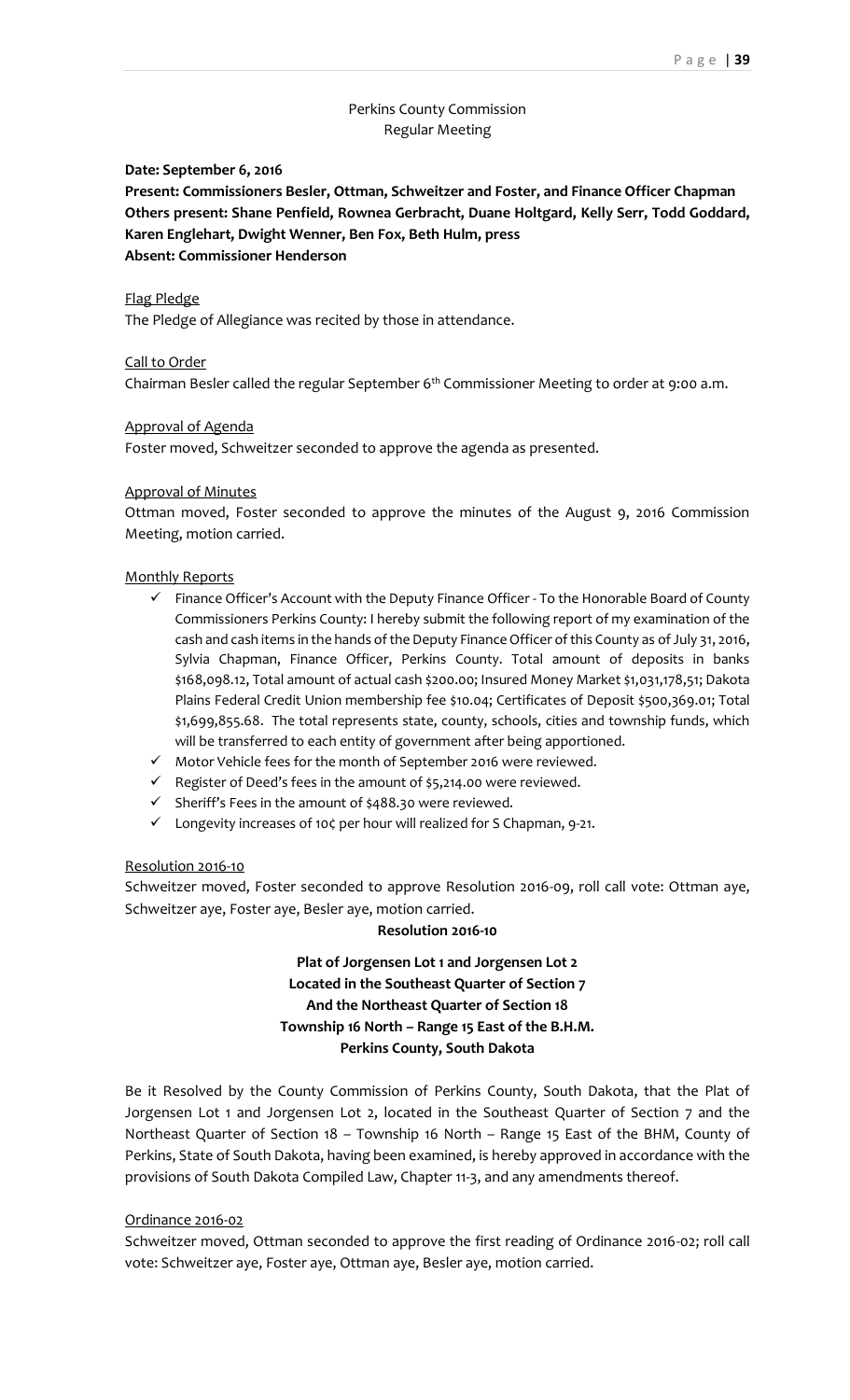# **Ordinance 2016-02**

# **AN ORDINANCE ADOPTING MINIMUM STANDARDS FOR THE REGULATION OF TATTOOING AND BODY-PIERCING**

## BE IT HEREBY ORDAINED BY THE PERKINS COUNTY BOARD OF COMMISSIONERS AS FOLLOWS:

- Section 1: The South Dakota Department of Health minimum sanitation standards for tattooing and bodypiercing with Appendix A and Appendix B, attached hereto and incorporated herein by reference, are adopted as the minimum standards for Perkins County.
- Section 2: No person shall engage in, conduct or carry on, or permit to be engaged in, conducted or carried on, in or upon any premises within the County a tattoo and/or body-piercing establishment, unless a tattoo and/or body-piercing establishment license has been issued by the County and remains in effect. Applications shall be available through the County Finance Officer and shall be completed in full and returned to the County Finance Officer accompanied by the appropriate fee.
- Section 3: A violation of any provision of this Ordinance shall result in a fine not to exceed two hundred dollars. Each day of a continuing violation shall be considered a new violation and subject to the state fine per violation.
- Section 4: The Perkins County Board of Commissioners find that this Ordinance is necessary for the immediate preservation of the public health and safety and shall go into effect immediately upon passage.

## Section 5: LICENSE REQUIRED FOR TATTOO AND/OR BODY-PIERCING ESTABLISHMENT

No person shall engage in, conduct or carry on, or permit to be engaged in, conducted or carried on, in or upon any premises within the County a tattoo and/or piercing establishment, unless a tattoo and/or body-piercing license has been issued by the County and unless the license remains in effect in conformity with the provisions of this Ordinance. Physicians and surgeons licensed under the provisions of SDCL 36-4 are exempt from the requirement of this chapter.

## Section 6: APPLICATION FOR TATTOO AND/OR BODY-PIERCING ESTABLISHMENT LICENSE

Each application for a tattoo and/or body-piercing establishment shall be upon a form provided by the County Finance Office and shall be submitted to the County Finance Officer accompanied by the appropriate fee and shall contain the following information:

- A. The definition of service to be provided.
- B. The location and mailing address of the proposed establishment.
- C. The name and address of the applicant.
- D. If the applicant is a corporation, the names and residence addresses of each of the officers and directors of the corporation and of each stockholder owning more than ten percent of the stock of the corporation, the address of the corporation itself, if different from the address of the tattoo and/or body-piercing establishment, and the name and address of its registered agent.
- E. If the applicant is a partnership, the names and residence address of each of the partners, including limited partners and the address of the partnership itself, if different from the address of the tattoo and/or body-piercing establishment.
- F. The last two previous address (if any) during the past year three years immediately prior to the present address of the applicant.
- G. Written proof that the applicant is 18 years of age or older.
- H. Individual or partnership applicant's height, weight, color of eyes and hair, and sex.
- I. Copy of identification such as driver's license and social security card.
- J. The history of the applicant in the operation of a tattoo and/or body-piercing establishment or similar business or occupation, including, but not limited to, whether or not such person, in previously operating in this or another county within this state with or without license, has had such license revoked, suspended and the reasons therefore, and the business activity or occupation subsequent of such action of suspension or revocation.
- K. The name and address of each tattoo and/or body-piercing artist who is employed in the establishment.
- L. An acknowledgement by the applicant that the information contained in the application is to the best of the applicant's knowledge, true and correct.

#### SECTION 7: INVESTIGATION OF PREMISES PROPOSED TO BE USED AS A TATTOO AND/OR BODY-PIERCING ESTABLISHMENT

The County Finance Officer shall refer any application to the Department of Health who shall make an inspection of the premises proposed to be used as a tattoo and/or body-piercing establishment and shall make a recommendation to the County Finance Officer concerning compliance with law.

## SECTION 8: DENIAL OF TATTOO AND/OR BODY-PIERCING ESTABLISHMENT LICENSE; NOTICE; RIGHT TO HEARING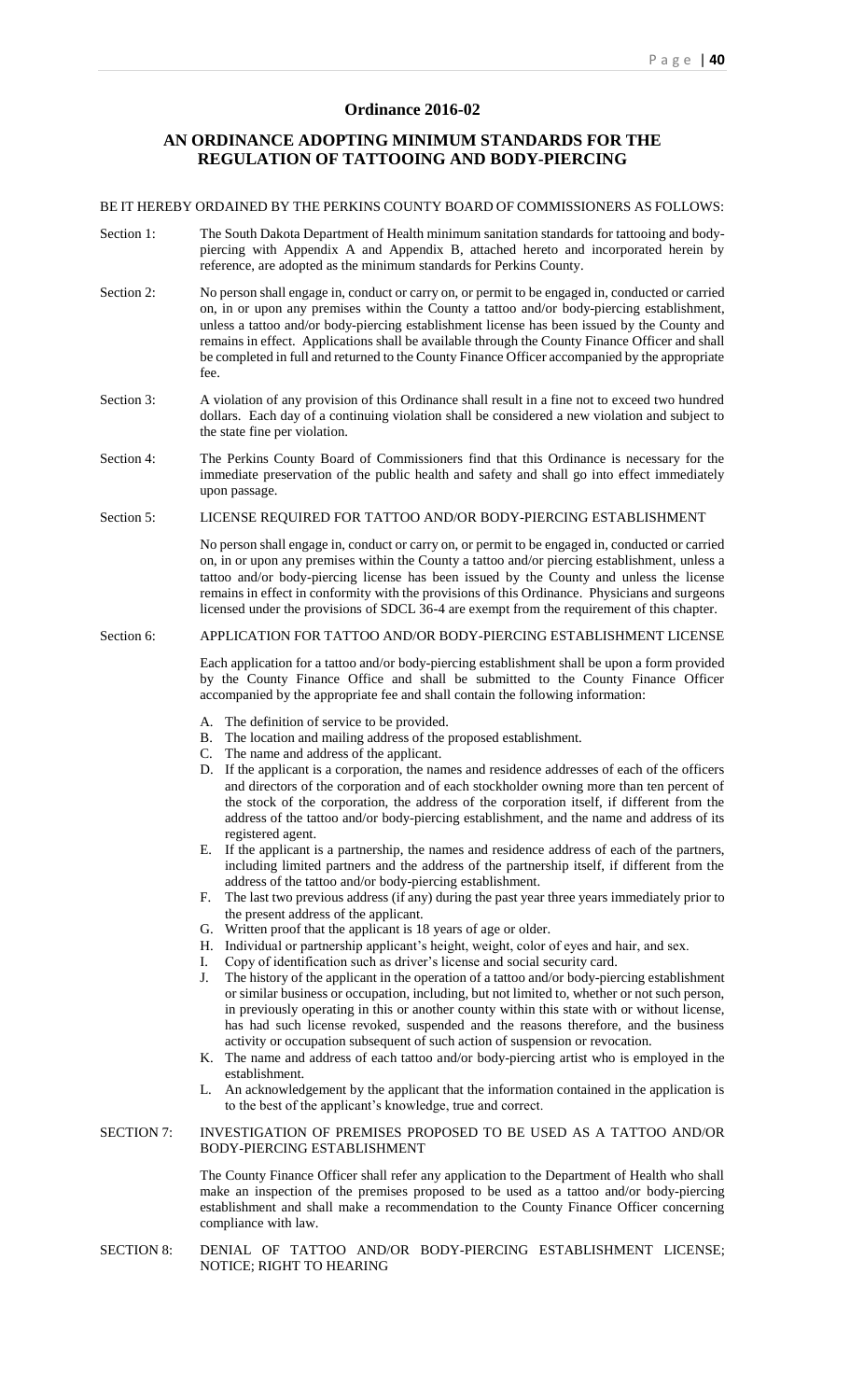- A. The County Finance Officer shall not issue such tattoo and/or body-piercing establishment license if it is found that:
	- 1. The operation, as proposed by the applicant, if licensed would not comply with all applicable laws.
	- 2. The applicant has, knowingly, and with intent to deceive, made any false, misleading or fraudulent statement of fact in the permit application or any other document required by the County in conjunction therewith.
- B. If denied, reasons for denial shall be set forth in writing by the County Finance Officer and sent to the applicant by certified mail. The denied applicant shall at his/her election have the right to receive a hearing before the County Commission pursuant to the terms of Section O. If such a hearing is not requested within ten days of the notice of denial by the County Finance Officer, the denial shall be final.
- C. This section shall not limit causes for denial but shall be in addition to other causes for denial found by the Department of Health as provided by this Ordinance.

#### SECTION 9: TEMPORARY TATTOO AND/OR BODY-PIERCING ESTABLISHMENT LICENSE

Upon application, the County Finance Officer may issue a temporary tattoo and/or bodypiercing establishment license to any applicant who has completed and filed an application for a tattoo and/or body-piercing establishment license and the proposed premises has been investigated by the Department of Health. A temporary tattoo and/or body-piercing establishment does not need to meet the space requirements of a permanent tattoo and/or bodypiercing establishment. Such temporary license shall remain in effect for 10 days.

#### SECTION 10: INSPECTION OF ESTABLISHMENTS BY OFFICIALS

County officials may enter the tattoo and/or body-piercing establishment premises from time to time during regular business hours for the purpose of making reasonable inspections to enforce compliance with this Ordinance, or with building, fire, electrical, plumbing, or health regulations. This shall not restrict or limit the rights of entry vested in any law enforcement agency.

SECTION 11: TATTOOING AND/OR BODY-PIERCING AT TATTOO AND/OR BODY-PIERCING ESTABLISHMENTS ONLY

> No person shall tattoo and/or body pierce or permit a tattoo and/or body-piercing to be administered at or upon any public or private place other than a tattoo and/or body-piercing establishment.

## SECTION 12: POSTING OF TATTOO AND/OR BODY-PIERCING ESTABLISHMENT LICENSE

Each tattoo and/or body-piercing establishment shall post in a conspicuous place within the tattoo and/or body-piercing establishment the license of the tattoo and/or body-piercing establishment.

## SECTION 13: SUSPENSION, OR REVOCATION OF LICENSES

Any tattoo and/or body-piercing establishment license shall be subject to suspension or revocation by the County Commission for violation of any provision of this Ordinance, state statute, or any rule, or regulation of state law regulating tattoo and/or body-piercing establishments. The suspension or revocation of a license shall be accomplished pursuant to a hearing held before the County Commission at which time evidence shall be received for the purpose of determining whether or not such license shall be suspended or revoked, the notification of and reasons for such decision shall be set forth in writing and sent to the licensee by means of registered or certified mail. Notice of such hearing shall be in writing, directed to, and delivered to applicant by means of registered or certified mail or delivery at least ten days before such hearing.

## SECTION 14: INJUNCTION RELIEF

In addition to the legal remedies provided for in this Ordinance, the operation of any tattoo and/or body-piercing establishment in violation of the terms of this Ordinance shall be deemed a public nuisance may be enjoined pursuant to state statutes.

#### SECTION 15: PENALTIES

A violation of any provision of this Ordinance shall result in a fine not to exceed two hundred dollars. Each day of a continuing violation shall be considered a new violation and subject to a fine not to exceed two hundred dollars per day.

## SECTION 16: TATTOOING DEFINITIONS

The following words, terms and phrases, when used in this article, shall have the meanings ascribed to them in this section, except where the context clearly indicates a different meaning.

- 1. COMMUNICABLE DISEASE: A disease that is capable of being transmitted from person to person.
- 2. DEPARTMENT: The State Department of Health.
- 3. MINOR: A person who in under the age of 18 years.
- 4. PATRON: A person who receives a tattoo and/or body-piercing.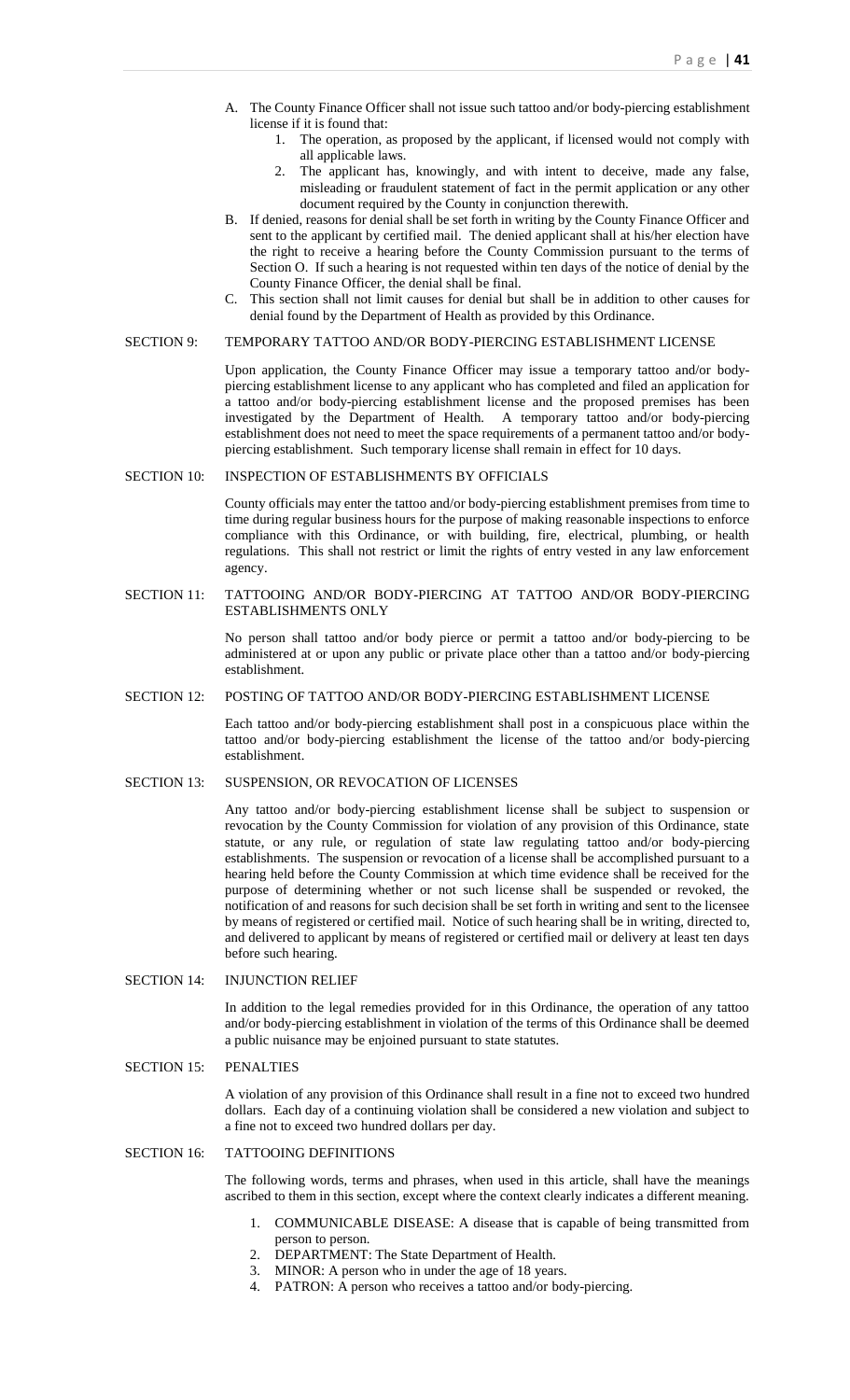- 5. PERMANENT TATTOO ESTABLISHMENT: A building where tattooing is practiced on a year-round basis.
- 6. TATTOOING ARTIST: A person engaged in the practice of tattooing.
- 7. TATTOOING ESTABLISHMENT: The building or structure where tattooing is practiced.
- 8. TATTOOING: To puncture the skin of a person with a needle and insert indelible permanent color through the puncture to leave permanent marks or designs.
- TATTOOING AREA: Within a tattoo establishment, the immediate vicinity where tattooing is performed.
- 10. TEMPORARY TATTOO ESTABLISHMENT: A building or structure where tattooing is practiced for not more than 30 days.
- SECTION 17: The following shall apply to both temporary and permanent tattoo establishments.

## A. GENERAL PROVISION

A tattoo establishment must be a minimum of 60 square feet for one tattoo artist and 40 square feet for each additional artist. A tattoo establishment shall be physically separated from facilities used for purposes other than tattooing. Floors, walls and ceilings of the tattooing area shall be smooth, easily cleanable, nonabsorbent and in good repair. A minimum of 30 foot-candles of light shall be provided for applying the tattoo and a minimum of 10 foot-candles for general lighting.

#### B. HAND WASHING FACILITY

An easily accessible hand-washing facility supplied with warm, potable water shall be provided in or directly adjacent to the tattooing area. Each hand-washing facility shall be provided with liquid soap and single-use paper towels.

C. TOILET FACILITIES Toilet facilities shall be available for employees and patron use.

#### D. GENERAL USE EQUIPMENT

Tables, chairs and other general-use equipment shall be constructed of plastic, metal with enamel or porcelain coating, or stainless steel. General-use equipment shall be maintained in an easily cleanable condition. Covered waste containers with single-use plastic lines shall be provided.

#### E. ANIMALS PROHIBITED – RESTRICTED ACTIVITES

Animals, other than guide dogs, are prohibited in tattoo establishments. Smoking, eating and drinking are prohibited within 10 feet of the tattooing area. Tattoo establishments may not be used for activities which are not directly associated with the practice of tattooing.

## F. MAINTENANCE

A tattoo establishment shall be maintained in a clean, sanitary, vermin-free condition and in good repair.

G. INSPECTION

A tattoo establishment shall be inspected at least annually by the South Dakota Department of Health to determine compliance with this section.

#### H. REQUIRED EQUIPMENT FOR TATTOO ESTABLISHMENTS

A tattoo establishment shall be equipped with a steam pressure autoclave capable of producing 15 pounds of pressure per square inch for at least 35 minutes at a temperature of 250 degrees Fahrenheit.

#### REQUIRED EQUIPMENT FOR TATTOO ARTISTS

- 1. Twenty-five (25) liner tubes of whatever style and design preferred in sealed sterile envelopes.
- 2. Twenty-five (25) shader tubes of whatever style and design preferred in sealed sterile envelopes.
- 3. Fifty (50) needle bar setups with needles attached in sealed sterile envelopes.
- 4. Five hundred (500) disposable pigment containers.
- 5. Three hundred (300) disposable latex or vinyl examination gloves.
- 6. One gallon each of germicidal soap, isopropyl alcohol, and distilled water for prepping skin.
- 7. Access to the applicable sterilization and sanitation measures in this chapter.
- 8. Closed dust-proof containers for the exclusive storage of instruments, dyes, pigments, stencils and other equipment.
- 9. Gauze and bandages.

## J. TATTOO ARTIST – RESTRICTED ACTIVITIES

A tattoo artist shall not engage in the practice of tattooing while under the influence of alcohol or other mind altering drugs. Minors are prohibited from the practice of tattooing. A tattoo artist who knowingly has infectious disease in a communicable stage may not tattoo a patron. Infectious diseases include rashes, skin lesions, boils and blood-borne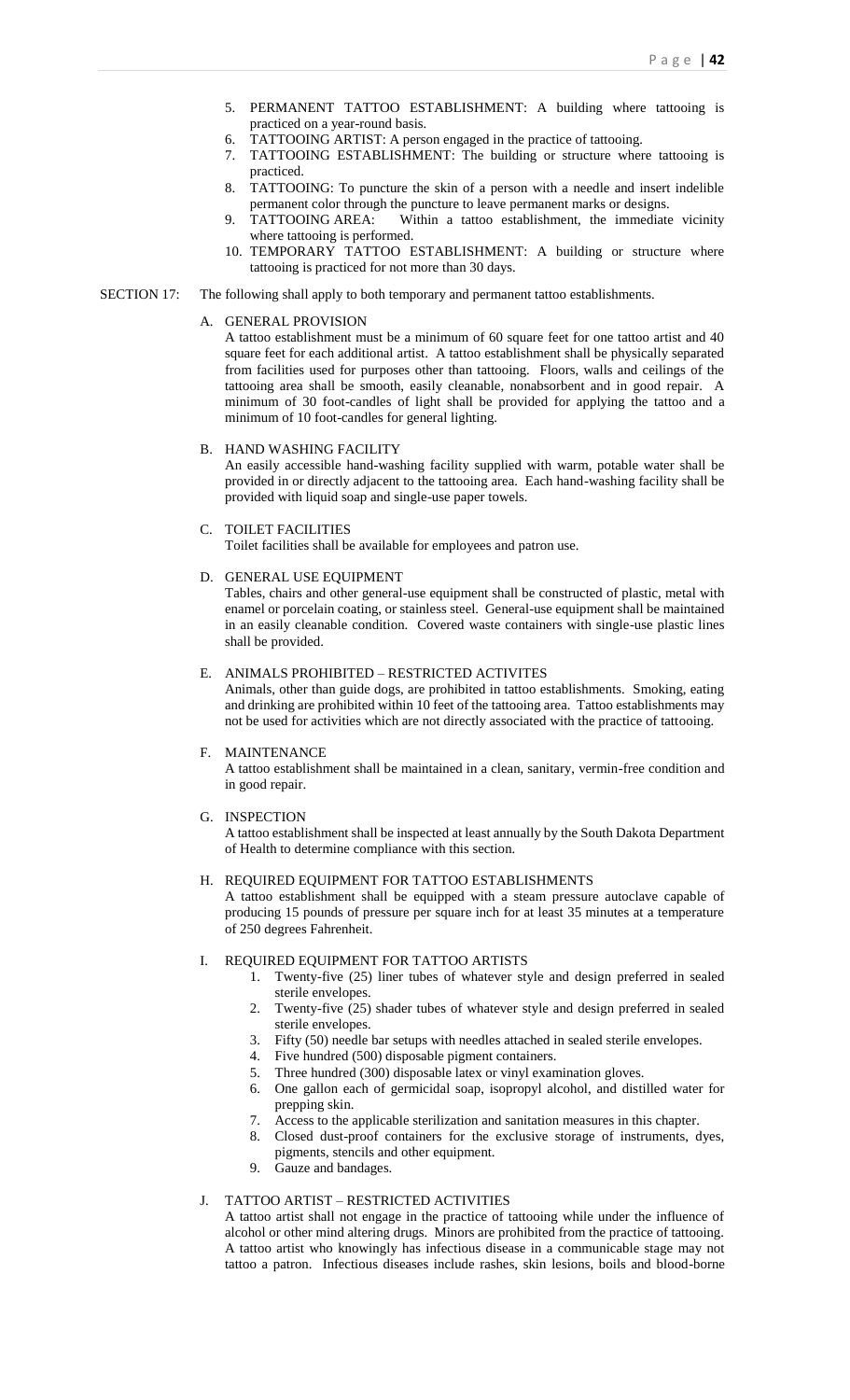diseases such as viral hepatitis B and human immunodeficiency virus infection. A tattoo artist shall wear clean, laundered clothing and shall bathe daily.

#### K. TATTOO ARTIST – PATRONS RESTRICTED – NOTICE

A tattoo artist shall not tattoo a patron without first obtaining a signed consent. The consent must include a statement by the patron that he/she is free from infectious or contagious diseases in a communicable stage. This include rashes, skin lesions, boils and blood-borne diseases such as viral hepatitis B and human immunodeficiency virus infection. A tattoo artist shall not tattoo a patron with evident skin lesions or skin infectious or who is known or suspected to have an infectious contagious disease in the communicable stage.

Minors shall not be tattooed unless the minor's parents have signed a consent form authorizing the tattoo. A tattoo artist shall conspicuously post a notice stating that it is illegal to tattoo any person under the age of 18 without a parent's signed consent.

No tattoo artist shall tattoo a patron who is under the influence of alcohol or other mind altering drugs.

#### L. COMMUNICABLE DISEASE REPORTING

A tattoo artist shall immediately report to the Department of Health any known or suspected communicable disease associated with the practice of tattooing.

## M. RECORD OF PATRONS

A tattoo artist shall keep a record of each patron that includes the name, address, age, consent form with medical inquiry, and the locations and descriptions of tattoos. This record must be available for inspection by the County and State Officials or their designated representatives and kept for a period of at least two years.

## N. STERILIZATION METHODS

Equipment requiring sterilization shall be sterilized by using the method of steam pressure sterilization with at least 15 pounds of pressure per square inch for a least 35 minutes at a temperature of 250 degrees Fahrenheit in an autoclave. This must be certified by a chemical indicator that is attached to the autoclave bag and turns color when the required temperature has been reached. A tattoo establishment owner or operator shall provide lab result slips which state that each autoclave has been bacteriologically tested monthly and has passed the test. Dry heat is not an acceptable method of sterilization for the purpose of this section.

#### O. STERILE EQUIPMENT – PACKAGING AND STORAGE

All sterile equipment and supplies shall be stored in a closed, dust-proof container in such manner as to prevent being contaminated. All needles and tubes shall be packaged prior to autoclaving either individually or in quantities for individual tattoos. Autoclave packages shall be constructed so that the contents are visible without opening the package. Autoclave packages containing equipment that has been autoclaved shall be dated with an expiration date. The expiration date shall not exceed 30 days from the date autoclaved. Sterile equipment shall not be used after the expiration date without being re-sterilized. A tattoo machine shall be stored in a manner that will prevent contamination.

## P. NEEDLE CONSTRUCTION – STERLIZATION REQUIRED

All needles shall be either stainless steel or nickel plated carbon steel. Needles may be soldered to stainless steel bars using a silver-bearing solder. Lead-bearing solder may not be used in this process. Needles are a single-service item and must be thoroughly cleaned and sterilized between patrons. Rusty or faulty needles may not be used for tattooing.

## Q. TUBE CONSTRUCTION

All tubes, including the grips on the tube, shall be either stainless steel, nickel-plated carbon steel, or Lexan. The grips may also be constructed of anodized aluminum. Lead-bearing solder shall not be used in the construction of the tubes. Tubes shall be thoroughly cleaned and sterilized between patrons.

## R. TATTOOING MACHINE SANITATION

The open end of the tattoo machine shall be cleaned and sanitized with an approved sanitizer before each use. See Appendix B at the end of this article for a listing of approved sanitation solutions.

#### S. RAZOR EQUIPMENT

Razors shall be disposable, single-use only. Single-use razors shall be used for one patron only and shall then be discarded.

#### T. GENERAL USE EQUIPMENT – SANITATION REQUIRED

All surfaces, counter and general-use equipment in the tattooing area shall be cleaned and sanitized before a patron is seated. See Appendix B at the end of this article for a listing of approved sanitation solutions.

U. LINEN CLEANING AND STORAGE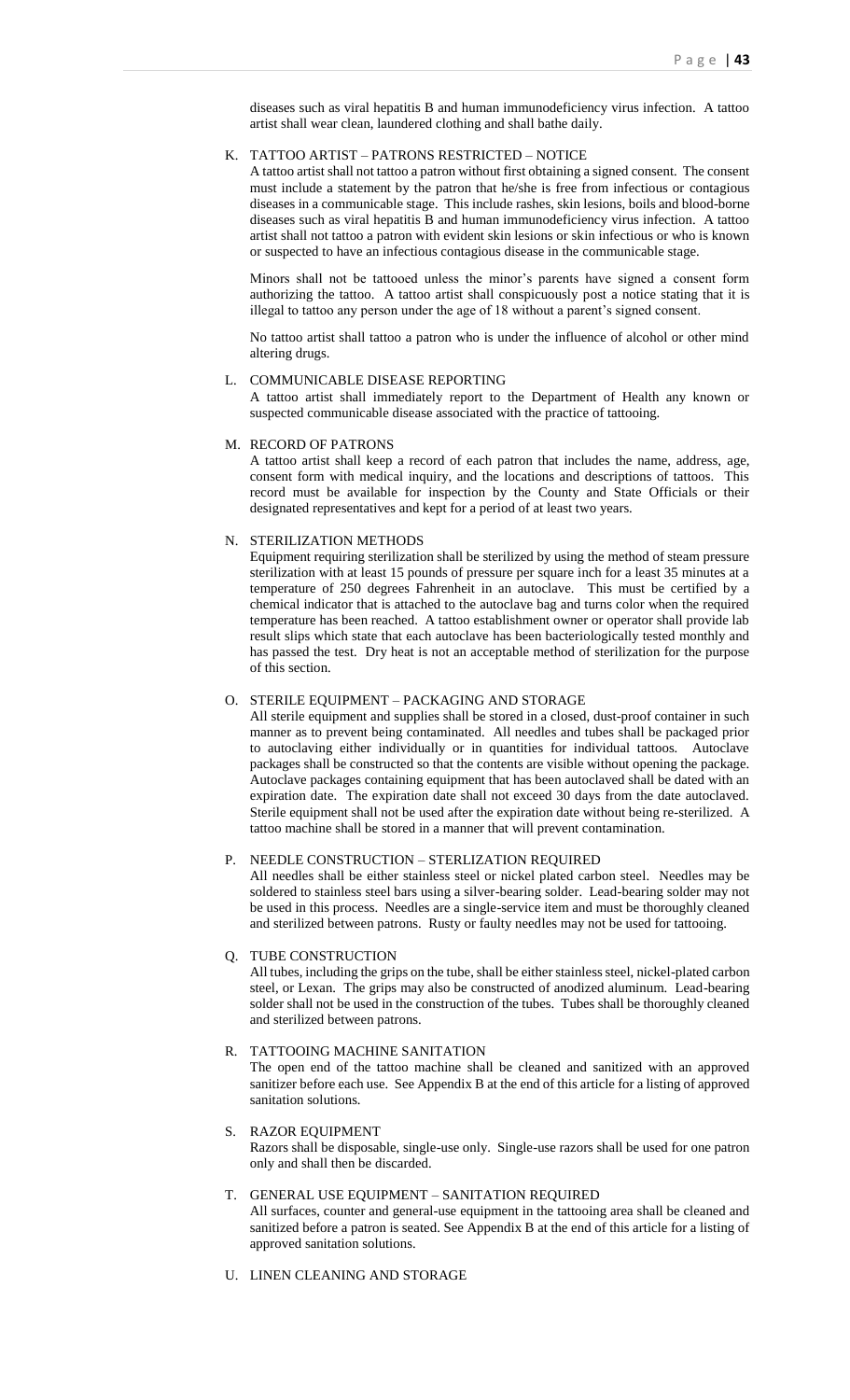Cloth towels, robes and similar items used in conjunction with tattooing shall be laundered in a washing machine with hot water, laundry detergent, and chlorine bleach between uses. A closed dust-proof container shall be provided for the storage of clean towels and linen. A hamper or similar receptacle shall be provided for the storage of soiled towels and linens.

## V. HYGIENIC PRACTICES – GLOVES REQUIRED

A tattoo artist shall use antiseptic techniques at all times in the practice of tattooing. A tattoo artist shall scrub their hands with liquid soap and water thoroughly before beginning preparation to tattoo. Hands shall be dried with individual single-use towels. At all times when preparing the skin and while applying the actual tattoo, the tattoo artist shall wear latex or vinyl examination gloves, which shall be discarded upon completion of the tattoo. A tattoo artist shall discard the gloves he/she is wearing, rewash his/her hands, and put on new gloves after an interruption in the tattoo process which requires him/her to use his/her hands.

## W. SKIN PREPARATION

The skin area to be tattooed shall be shaved if needed and shall be washed with germicidal soap and water, rinsed, dried and washed again with 70 percent isopropyl alcohol. A single-use gauze pad or tissue may be used for washing the skin. All single-use products shall be discard after they are used.

## X. PIGMENT REQUIREMENTS

All pigment shall be nontoxic and antiseptic. All pigments that are in a dry form shall be suspended in a solution of isopropyl alcohol, distilled water, or witch hazel with only nontoxic and antiseptic additives. Pigments shall be dispensed from a main plastic container with a sealable top that allows a single service portion of the pigment to be dispensed into a single-use container. All pigment dispensed and the material into which it has been dispensed shall be immediately discarded upon completion of the tattoo.

#### Y. DESIGN LAYOUT

The methods in this section are approved for the design layout of the tattoo on the skin. In the first method, the tattoo artist sketches the design directly on the skin with nontoxic ink to serve as a guideline for the actual tattoo. In the second method, the tattoo artist makes a stencil using nontoxic ink on tracing paper and transfer the design to the skin by spraying germicidal soap and distilled water directly onto the area to be tattooed and laying the stencil over the sprayed area.

#### Z. TATTOO APPLICATION

Before placing the tattoo design on the patron's skin, the tattoo artist shall apply a thin coating of petroleum jelly or antibacterial ointment over the area to be tattooed. This shall be applied with cotton swabs, gauze, or wooden tongue depressors which shall immediately be discard. This application shall not be directly spread with an ungloved hand.

## AA. CHANGING PIGMENT

When changing pigment, a tattoo artist shall use a solution of germicidal soap and water or an ultrasonic cleaner to rinse the needle and tube, if the needle and tube are used on the same patron. Ultrasonic cleaner solutions and solution containers and covers shall be discarded between patrons.

#### BB. WASHING OF EXCESS PIGMENT

Washing of excess pigment from the skin during the tattoo process shall be done with single-use gauze pads or tissue with a solution of germicidal soap and distilled water.

#### CC. USE OF STYPTICS

Styptics, if used to arrest bleeding, shall be used only in liquid or powder form and shall be applied with cotton swabs or gauze which is immediately discarded.

#### DD. USE OF ANTIBACTERIAL OINTMENT REQUIRED - CARE INSTRUCTIONS

Upon completion of the tattoo, a tattoo artist shall apply an antibacterial ointment to the tattoo with a single-use cotton swab, gauze pad, or wooden tongue depressor that shall be immediately discarded.

After application of the antibacterial ointment, the tattoo artist shall apply a sterile bandage. The tattoo artist shall provide written instructions regarding the proper care and precautions for a new tattoo to each patron. Care instructions shall include the following minimum recommendations:

- 
- 1. Remove the bandage after 24 hours.<br>2. Wash tattoos gently with mild soap a Wash tattoos gently with mild soap and water and pat dry.
- 3. Apply an antibacterial ointment at least twice daily.
- 4. Avoid exposing the tattoo to direct sunlight for two weeks.
- 5. Avoid swimming or soaking of the tattoo until healed.
- 6. Avoid scratching or picking of the tattoo.
- 7. If redness or swelling develops, contact your doctor.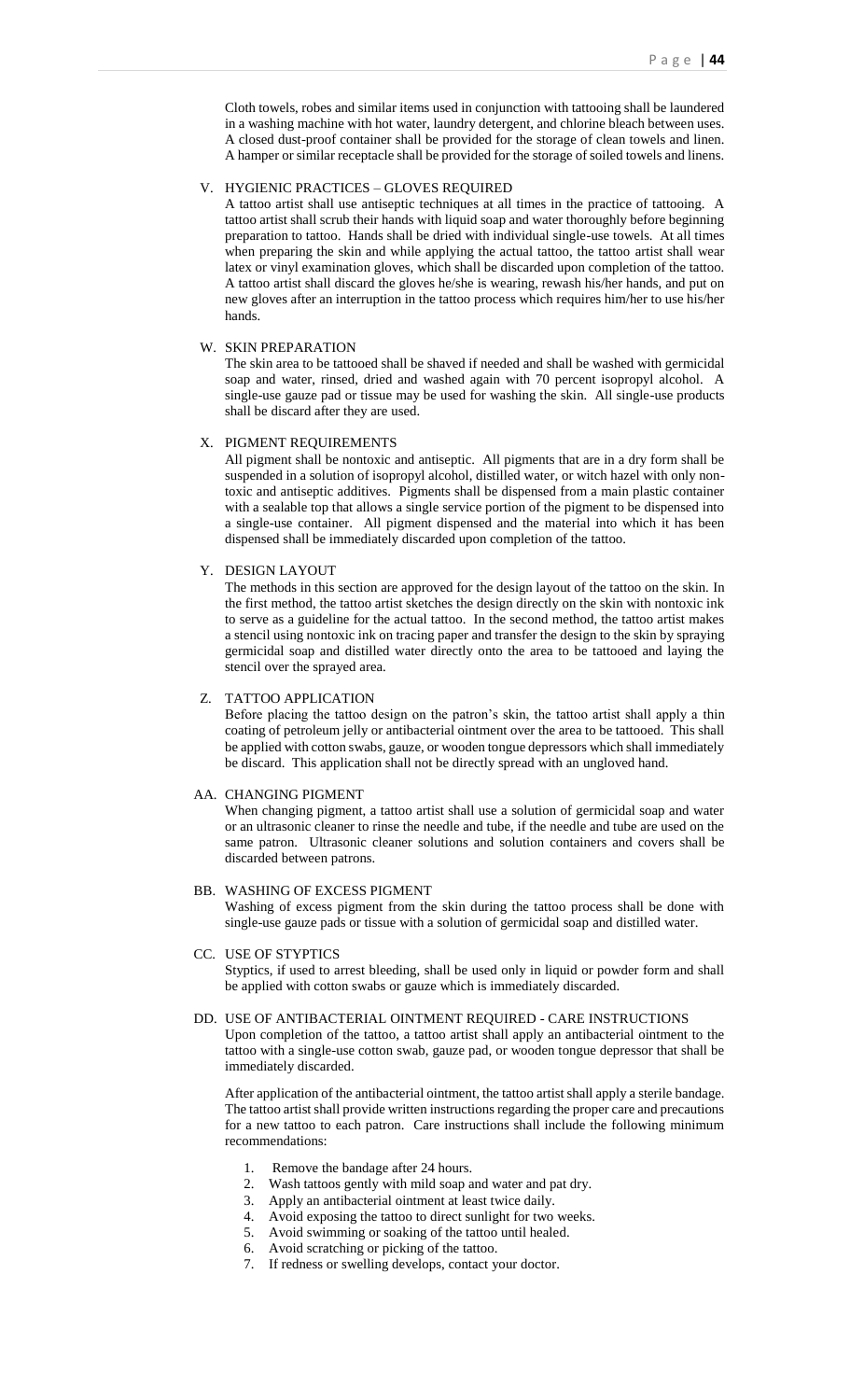## EE. STORAGE OF SOILED EQUIPMENT

Upon completion of a tattoo, a tattoo artist shall immerse needles and tubes used for the tattoo in an effective sanitizing solution as identified in Appendix A at the end of this article, until they can be cleaned and sterilized.

## FF. DISPOSAL OF CONTAMINATED PRODUCTS

Gauze, cotton swabs or other single-use products that are contaminated with body fluids shall be disposed of in impervious double plastic bags that are securely sealed. When needles, tubes, or multiple use products used in conjunction with the practice of tattooing are disposed of, they shall be sterilized and placed in an impervious rigid container that is security sealed.

## SECTION 18: BODY-PIERCING DEFINITIONS

- A. The following words, terms and phrases, when used in this article, shall have the meanings ascribed to them in this section, except where the context clearly indicates a different meaning.
	- 1. BODY-PIERCING: The placing of a permanent or temporary foreign object in a person's body, such as ears, nose, lips, genitals, nipples, or parts thereof, for a decorative or other non-medical purpose by a person not directly under the supervision of a licensed physician as defined in SDCL 36-4-11; the site or location, on the patron, of the body-piercing.
	- 2. BODY-PIERCING AREA: Within a body-piercing establishment, the immediate vicinity where body-piercing is performed.
	- 3. BODY-PIERCING ARTIST: A person engaged in the practice of body-piercing.
	- 4. BODY-PIERCING ESTABLISHMENT: The building or structure where bodypiercing is practiced.
	- 5. COMMUNICABLE DISEASE: A disease that is capable of being transmitted from person to person.
	- 6. DEPARTMENT: The State Department of Health.
	- 7. PATRON: A person who receives a body-piercing.
	- 8. PERMANENT BODY-PIERCING ESTABLISHMENT: A building where bodypiercing is practiced on a year-round basis.
	- 9. TEMPORARY BODY-PIERCING ESTABLISHED: A building or structure where body-piercing is practiced for not more than 30 consecutive days.

#### SECTION 19. APPLICABILTY

The following shall apply to both temporary and permanent body-piercing establishments.

## A. GENERAL PROVISION

A body-piercing establishment must be a minimum of 60 square feet for one tattoo artist and 40 square feet for each additional artist. A body-piercing establishment shall be physically separated from facilities used for purposes other than tattooing. Floors, walls and ceilings of the body-piercing area shall be smooth, easily cleanable, nonabsorbent and in good repair. A minimum of 30 foot-candles of light shall be provided for applying the body-piercing and a minimum of 10 foot-candles for general lighting.

#### B. HAND WASHING FACILITY REQUIRED.

An easily accessible hand-washing facility supplied with warm, potable water shall be provided in or directly adjacent to the tattooing area. Each hand-washing facility shall be provided with liquid soap and single use paper towels.

## C, TOILET FACILITIES

Toilet facilities shall be available for employees and patron use.

# D, GENERAL USE EQUIPMENT

Tables, chairs and other general-use equipment shall be constructed of plastic, metal with enamel or porcelain coating, or stainless steel. General-use equipment shall be maintained in an easily cleanable condition. Covered waste containers with singleuse plastic liners shall be provided.

## E. ANIMALS PROHIBITED – RESTRICTED ACTIVITES

Animals, other than guide dogs, are prohibited in body-piercing establishments. Smoking, eating and drinking are prohibited within 10 feet of the body-piercing area. Tattoo establishments may not be used for activities which are not directly associated with the practice of body-piercing.

F. MAINTENANCE

A tattoo establishment shall be maintained in a clean, sanitary, vermin-free condition and in good repair.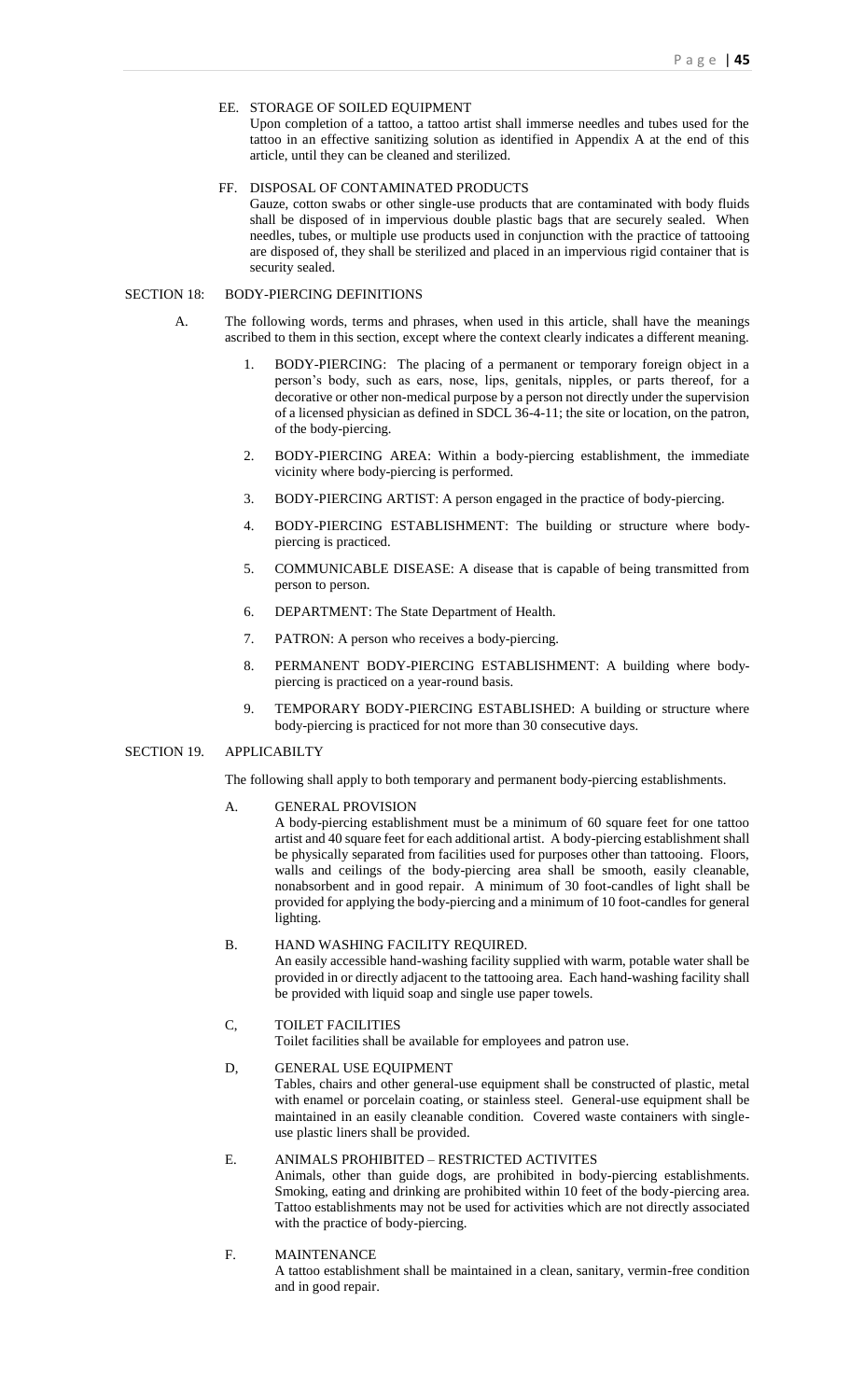G. INSPECTION

A body-piercing establishment shall be inspected at least annually by the South Dakota Department of Health to determine compliance with this section.

## H. RECORD OF PATRONS

A body-piercing artist shall keep a record of each patron that includes name, address, age consent form with medical inquiry, and the locations and descriptions of bodypiercing. This record must be available for inspection by County and State Officials or their designated representatives and kept for a period of at least two years.

## I. REQUIRED EQUIPMENT

A body-piercing artist must have the following minimum equipment:

- 1. Twenty-five (25) disposable needles of each size used.
- 2. Twenty-five (25) forceps.
- 3. Two hundred cotton swabs in sealed containers.
- 4. Two hundred disposable cups.
- 5. Three hundred  $(300)$  disposable latex or vinyl examination gloves.
- 6. One gallon each of germicidal soap, isopropyl alcohol, and distilled water for prepping skin.
- 7. Access to the applicable sterilization and sanitation measures in this chapter.
- 8. Closed dust-proof containers for the exclusive storage of instruments and other equipment.
- 9. Sealed gauze and bandages.

Single-use products may be used only once and must then be discarded.

## J. CONTROL OF INFECTIOUS DISEASE

A body-piercing artist who knowingly has an infectious disease in a communicable state must take precautions to prevent disease transmission to the patron. Infectious diseases include rashes, skin lesions, boils, and bloodborne diseases such as viral hepatitis B and human immunodeficiency virus infection. A body-piercing artist shall wear clean, laundered clothing and shall wear a clean outer garment or cover-up during the body-piercing.

## K. CONSENT OF PATRON REQUIRED

A body-piercing artist may not pierce the body of a patron without first obtaining a signed consent. The consent must include a statement by the patron that the patron is free from infectious or contagious diseases in a communicable state. This includes rashes, skin lesion, boils and bloodborne diseases such as viral hepatitis B and human immunodeficiency virus. A body-piercing artist may not pierce the body of a patron with evident skin lesions or skin infections or who is known or suspected to have an infectious or contagious disease in a communicable state. The consent form shall request information about medical problems that can cause the patron difficulty afterwards, e.g., diabetes, allergic reaction to certain metals or medications, hemophilia, blood clotting problems, or use of anticoagulation medications which may cause bleeding problems.

## L. COMMUNICABLE DISEASE REPORTING

A body-piercing artist shall immediately report to the department any known or suspected communicable disease associated with the practice of body-piercing. A body-piercing artist shall consult with the artist's medical provider or the department for medical management of any needle-stick injuries. The toll free number for the reporting of communicable diseases is 1- 800-592-1861.

## M. EQUIPMENT REQUIRING STERILIZATION

Any body-piercing equipment, such as forceps, insertion tapers, or needle holders, that is used by more than one patron must be sterilized after each use.

#### N. NEEDLE CONSTRUCTION – STERILIZATON REQUIRED

All needles must be either stainless steel or nickel-plated carbon steel. Needles must be individually packaged and autoclaved before use. Needles are single-use items and once used must be disposed of.

## O. STERILIZATION METHODS

Equipment requiring sterilization shall be sterilized by using the method of steam pressure sterilization with a least 15 pounds of pressure per square inch for a least 35 minutes at a temperature of 250 degrees Fahrenheit in an autoclave. This must be certified by a chemical indicator that is attached to the autoclave bag and turns color when the required temperature has been reached. A body-piercing establishment owner or operator shall provide lab result slips which state that each autoclave has been bacteriologically tested monthly and has passed the test. Dry heat is not an acceptable method of sterilization for the purpose of this section.

## P. STERILE EQUIPMENT – PACKAGING AND STORAGE

All sterile equipment and supplies shall be stored in a closed, dust-proof container in such a manner as to prevent being contaminated. All needles and tubes shall be packaged prior to autoclaving either individually or in quantities for individual body-piercing. Autoclave packages shall be constructed so that the contents are visible without opening the package.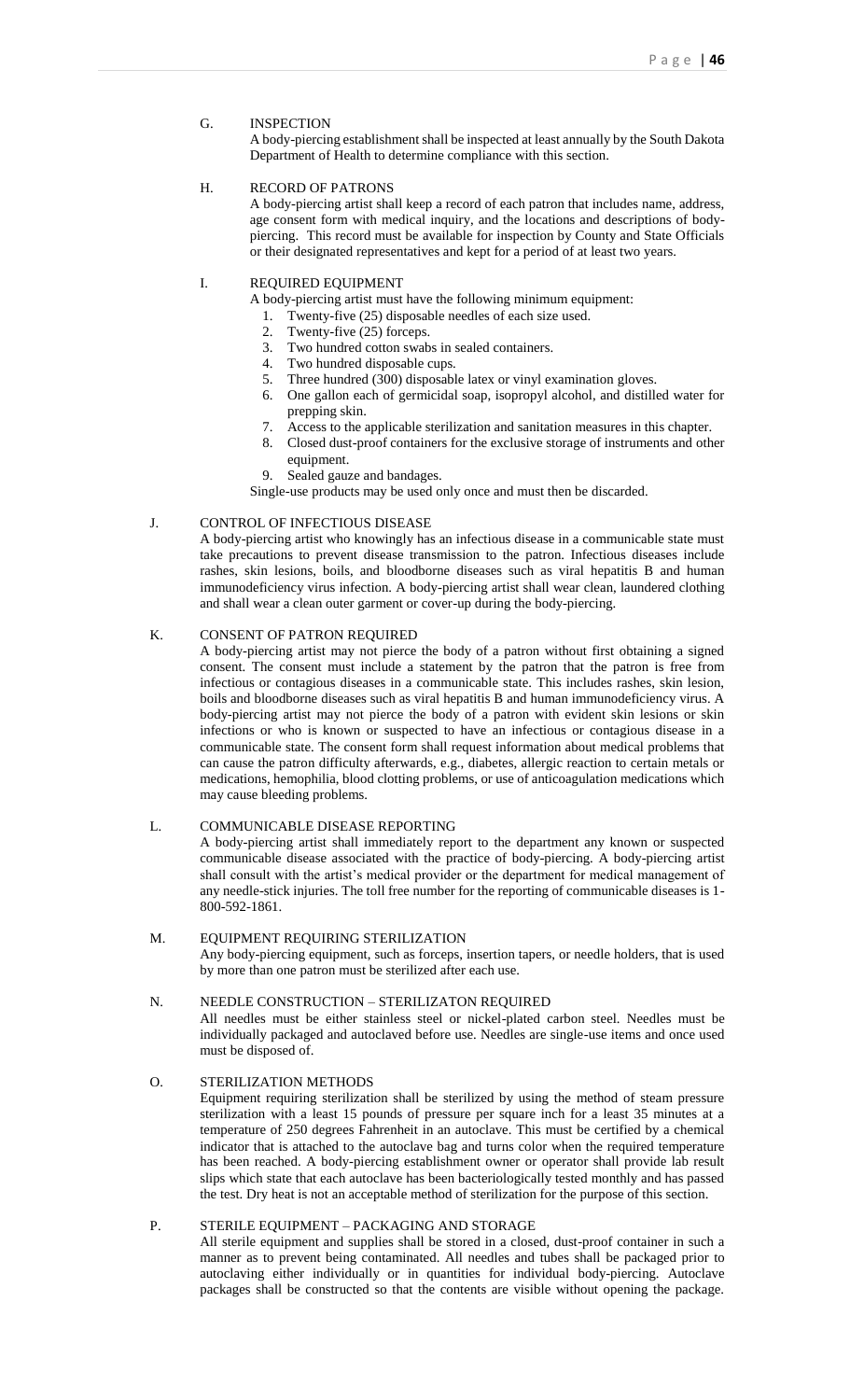Autoclave packages containing equipment that has been autoclaved shall be dated with an expiration date. The expiration date shall not exceed 30 days from the date autoclaved. Sterile equipment shall not be used after the expiration date without being re-sterilized. Commercially available individual packaged autoclaved equipment may be used within the manufacturer's expiration date.

## Q. GENERAL USE EQUIPMENT – SANITIZATON REQUIRED

All surfaces, counters and general-use equipment in the body-piercing area shall be cleaned and sanitized before a patron is seated. To insure a sterile operating field, a sterile disposable paper sheet or drape must be used. Drapes must be moisture resistant. The top surface of the drape is considered a sterile area and edges are not. Only sterile items may be placed on the sterile field. See Appendix B at the end of this article for a list of approved environmental cleaning solutions.

#### R. LINEN CLEANING AND STORAGE

Cloth towels, robes and similar items used in conjunction with body-piercing shall be laundered in a washing machine with hot water, laundry detergent, and chlorine bleach between uses. A closed dust-proof container shall be provided for the storage of clean towels and linen. A hamper or similar receptacle shall be provided for the storage of soiled towels and linen.

#### S. HYGIENIC PRACTICES – GLOVES REQUIRED

A body-piercing artist shall use antiseptic techniques at all times in the practice of bodypiercing. A body-piercing artist shall scrub their hands with liquid soap and water thoroughly before beginning preparation to body-piercing. Hands shall be dried with individual single-use towels or a commercial hand blow dryer. At all times when preparing the skin ad while conducting the actual body-piercing, the body-piercing artist shall wear latex or vinyl examination gloves, which shall be discarded upon completion of the body-piercing. A bodypiercing artist shall discard the gloves he/she is wearing, rewash his/her hands, and put on new gloves after an interruption in the body-piercing process which requires him/her to use his/her hands.

#### T. SKIN PREPARATION

The skin area to be pierced shall be shaved if needed and shall be washed with germicidal soap and water, rinsed, dried and washed again with 70 percent isopropyl alcohol. A single-use product shall be discarded after they are used.

#### U. USE OF STYPTICS

Styptics, if used to arrest bleeding, shall be used only in liquid or power form and shall be applied with cotton swabs or gauze which is immediately discarded.

## V. JEWELRY PREPARATION

Jewelry or an insertion taper that has been autoclaved and never worn must be placed in a medical antibacterial prep soak for ten minutes and dried thoroughly before insertion. Jewelry previously worn by the patron must be soaked in a medical antibacterial prep soak for ten minutes in a separate container that is disposed of or sterilized immediately after the service. Jewelry worn by a person other than the patron must be cleaned and autoclaved before insertion.

## W. CARE INSTRUCTIONS FOR BODY-PIERCING

Upon completion of the body-piercing, a body-piercing artist must apply an antibacterial cleaner to the body-piercing with a single-use cotton swab or gauze ad. The body-piercing artist must provide each new patron written instructions regarding the proper care and precautions for a body-piercing. Care instructions must include the following minimum recommendations:

- 1. Wash the body-piercing gently with mild soap and water and pat dry.
- 2. Apply an antibacterial cleaner at least twice daily.
- 3. Avoid swimming or soaking of the body-piercing until healed.
- 4. Avoid scratching, picking or touching of the body-piercing.
- 5. If redness or swelling develops, contact your doctor.

#### X. CARE INSTRUCTION FOR ORAL PIERCING

The patron of oral piercing must rinse the mouth with an antibacterial mouthwash containing no sugar or alcohol or with a hydrogen peroxide solution before the procedure. The bodypiercing artist must provide written instructions regarding the proper care and precautions for a new oral body-piercing to each patron. Care instructions must include the following minimum recommendations.

- 1. Rinse the mouth twice a day with an antibacterial mouthwash containing no sugar or alcohol. The mouthwash may be diluted by up to 75 percent to reduce irritation. Continue rinsing for the duration of the healing process.
- 2. Avoid placing anything other than food in the mouth, including cigarettes, fingers and gum.
- 3. Eat and drink only for nutritional needs until healed.
- 4. If excessive swelling or pain develops, contact your doctor.

#### Y. EAR PIERCING

If ear piercing is conducted using individually packaged sterilized studs that are inserted using a commercial ear piercing gun and no other form of body-piercing is provided, the piercing artist is required only to notify in Perkins County in writing. If the ear-piercing gun is reused,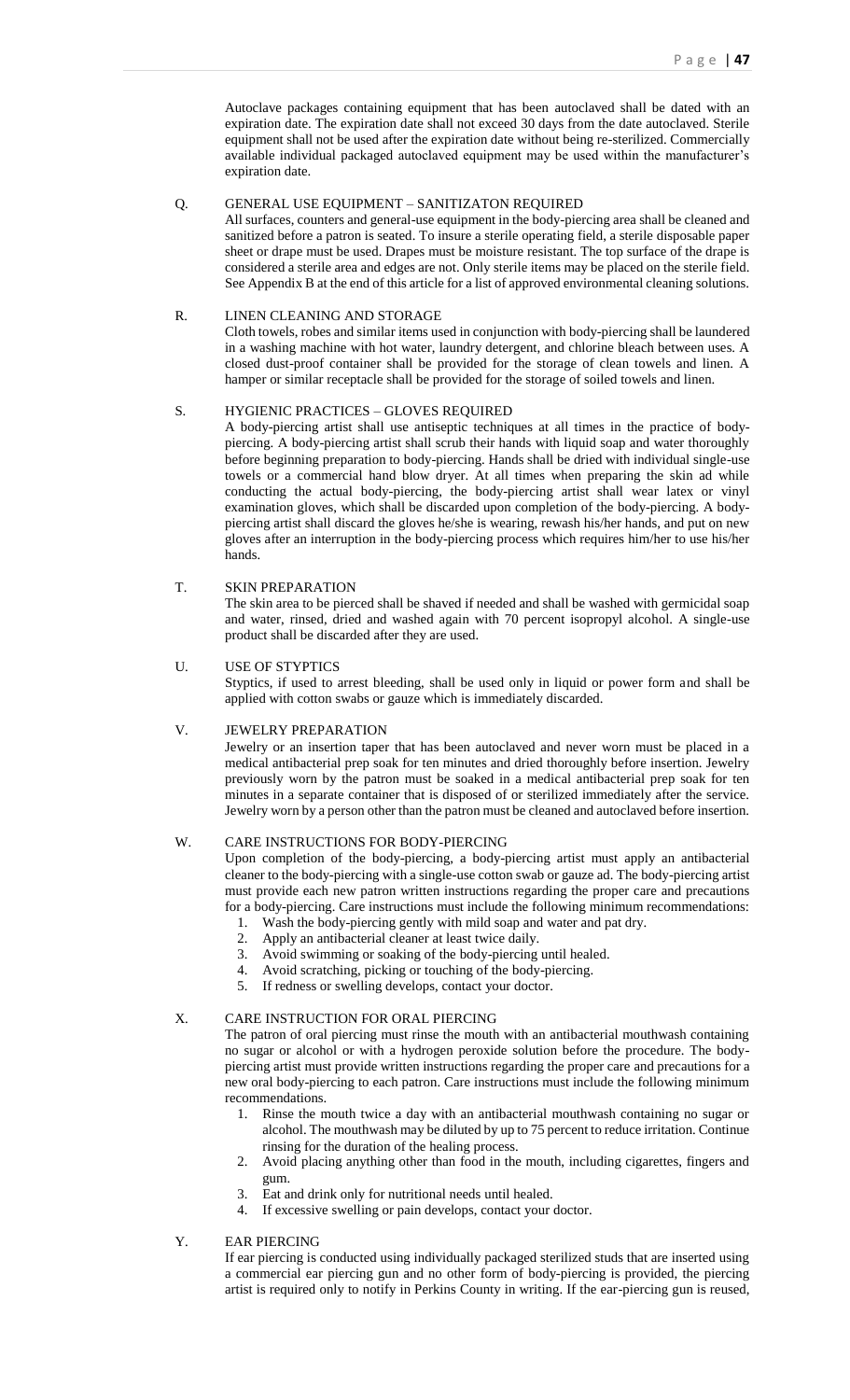it must be cleaned between patrons with one of the products from Appendix A at the end of this article.

#### AA. STORAGE OF SOILED EQUIPMENT

Upon completion of a body-piercing, a body-piercing artist must immerse any reusable equipment in a sanitizing solution, as identified in Appendix A at the end of this article, until it can be cleaned and sterilized.

#### BB. DISPOSAL OF CONTAMINATED PRODUCTS

Gauze, cotton swabs or other single-use products that are contaminated with body fluids shall be disposed of in impervious double plastic bags that are securely sealed. The trash container used to hold these bags must be constructed of a durable, nonabsorbent, easily cleanable material and be provided with a tight-fitting lid. When needles or multiple use products used in conjunction with the practice of body-piercing are disposed of, they must be autoclaved and placed in an impervious rigid container which is securely sealed.

## APPENDIX A

## SANITIZING SOLUTIONS

The following methods are approved for immersion of soiled equipment, such as instruments, needles and tubes prior to cleaning and sterilization:

- 1. Immersion in glutaraldehyde 2 percent solution mixed according to manufacturer's instruction. Minimum contact time is 10 minutes. Thorough rinsing of equipment is required after use. Solution may cause chemical burns on the skin. Wear gloves.
- 2. Immersion in a 500 ppm solution of chlorine. (This requires a 1:100 dilution of 5.25 percent sodium hypochlorite (bleach) which is equivalent to 2 teaspoons bleach per quart of water.) A minimum contact time of 10 minutes is required to be effective. This solution must be mixed fresh daily and may corrode metal instruments.
- 3. Immersion in a solution of 70 percent isopropyl alcohol for a minimum of 10 minutes. Flammable. Use and store in a cool, well-ventilated area.
- 4. Immersion in a phenolic germicidal detergent solution for a minimum of 10 minutes. Mix according to the manufacture's instruction.
- 5. Immersion in an iodophor germicidal detergent solution formulated as a disinfectant. Minimum contact time is 10 minutes. May stain instruments.
- NOTE: After immersion in any of these solutions, instruments, needles, tubes, or similar equipment shall be thoroughly cleaned, rinsed with warm water, dried thoroughly, and individually packaged for sterilization as described in 44:12:02:18.

#### APPENDIX B

## ENVIRONMENTAL CLEANING SOLUTIONS

The following methods are approved for cleaning of environmental surfaces such as countertops, floors, walls, chairs, and the open end of tattoo machines.

- 1. Application of quaternary ammonium germicidal detergent solution. Benzalkonium chloride is not acceptable. Dilution shall be according to the manufacturer's instruction.
- 2. Application of phenolic germicidal detergent solution mixed according to the manufacturer's instructions. May cause skin irritation.
- 3. Application of 100 ppm solution of chlorine. This requires a 1:500 dilution of 4.25 percent sodium hypochlorite (bleach) which is equivalent to ½ teaspoon bleach per quart of water. A minimum contact time of 10 minutes is required to be effective. This solution shall be mixed fresh daily.

NOTE: If using spray bottles for application of these solutions, the following procedure shall be followed; each time the bottle needs refilling, any remaining old solution shall be discarded, the bottle rinsed, and fresh solution poured into the spray bottle. Always label spray bottles with the name of the contents. Never add fresh solution to remaining old solution.

## Railway Street Survey

Foster moved, Schweitzer seconded to hire HDR to complete a survey on Railway Street in Lemmon at a cost of \$2,000, motion carried.

## West River Telephone

Chairman Besler appointed Sylvia Chapman as the Perkins County voting delegate at the West River Telephone meeting.

## Highway Department

- $\checkmark$  White Butte Road has been striped.
- $\checkmark$  The crew is blading roads in the areas which have received rainfall. The mowing of road ditches is also a priority.
- $\checkmark$  The Bixby Road project is in full gear. They hope to be done by October 1st.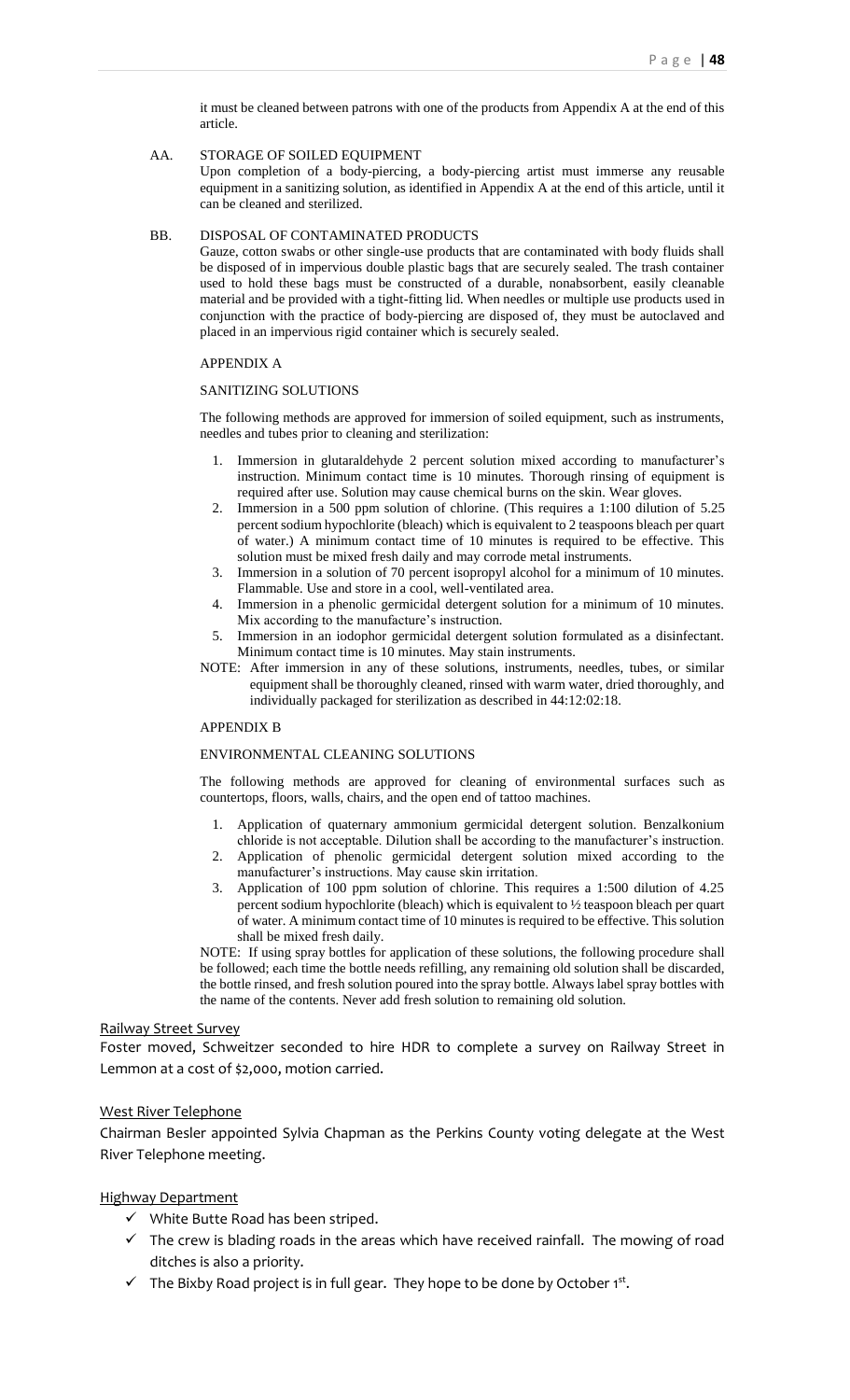- $\checkmark$  Discussion was held on the need to surplus four motor graders. Schweitzer moved, Foster seconded to declare the following motor graders surplus: 1985 Cat 140G Motor Grader SN 2Z507130; 1991 Cat 14G Motor Grader SN 7214073; 1993 Cat 140G Motor Grader 7215291; and 1998 John Deere 770CH SN DW770CH566907, motion carried.
- $\checkmark$  Superintendent Holtgard would like to have the Commission consider allowing him to lease a new loader.

# Township Mowing

Todd Goddard, Dwight Wenner, Karen Englehart and Ben Fox were present to request the County's help with the mowing of Township Roads. Townships are unable to find private contractors to help with the mowing of ditches and requested the County to work with them on this. Currently the leased tractors are very close to the maximum hours allowable and still have extensive miles of road to mow. Options will be researched.

# Pre-Disaster Mitigation Plan

Foster moved, Ottman seconded to approve the submittal of the Perkins County Hazard Mitigation Plan (2016-2021) to the State of South Dakota and FEMA for review and approval, motion carried. The application is \$31,000 towards a Records Management Software Program for Perkins County.

# Aut0-supplement

Schweitzer moved, Foster seconded to auto-supplement \$4,485.45 received from EMC due to an insurance claim to 101-421-4250, motion carried.

# 11:00am Budget Hearing

The 2017 Budget Hearing was held. Changes to the budget are as follows:

- $\checkmark$  Foster moved, Ottman seconded to eliminate the Fire Fighting insurance reimbursement line in the amount of \$8,750 and increase the subsidy from \$4,000 to \$,5000 for Lodgepole Fire Department, Meadow Fire Department and Prairie City Fire Department, motion carried. Schweitzer moved, Foster seconded to reduce the subsidy for the Sorum Fire Department from \$4,500 to \$4,000, motion carried. These adjustments result in a change from \$78,500 to \$66,250 in the Fire Fighting budget.
- $\checkmark$  Schweitzer moved, Ottman seconded to lower the amount budgeted for transfer from the General Fund to Road and Bridge Fund from \$150,000 to \$125,000, motion carried.
- Foster moved, Ottman seconded to reduce the LACED subsidy from \$30,000 to \$25,000, roll call vote: Foster aye, Ottman aye, Schweitzer nay, Besler aye, motion carried.
- $\checkmark$  Schweitzer moved, Foster seconded to budget a \$.34 per hour increase for employees and to adjust the budgets accordingly: Finance Office from \$227,755 to \$225,575; State's Attorney from \$149,435 to \$142,860; General Gov't Building from \$86,705 to \$85,820; Director of Equalization from \$207,360 to \$209,990; Register of Deeds from \$98,110 to \$95,720; Sheriff from \$638,775 to \$636,125; CHN from \$44,175 to \$43,505; WIC from \$7,932 to \$7,865; Road & Bridge from 2,139,930 to \$2,124,350, motion carried.
- Ottman moved, Foster seconded to approve Resolution 2016-11 "Adoption of the Annual Budget for Perkins County, South Dakota", motion carried.

# *Resolution 2016-11 ADOPTION OF ANNUAL BUDGET FOR PERKINS COUNTY SOUTH DAKOTA*

*WHEREAS, (7-21-5 THRU 13), SDCL provides that the Board of County Commissioners shall each year prepare a Provisional Budget of all contemplated expenditures and revenues of the County and all its institutions and agencies for such fiscal year and,* 

*WHEREAS, the Board of County of Commissioners did prepare a Provisional Budget and cause the same to be published by law, and*